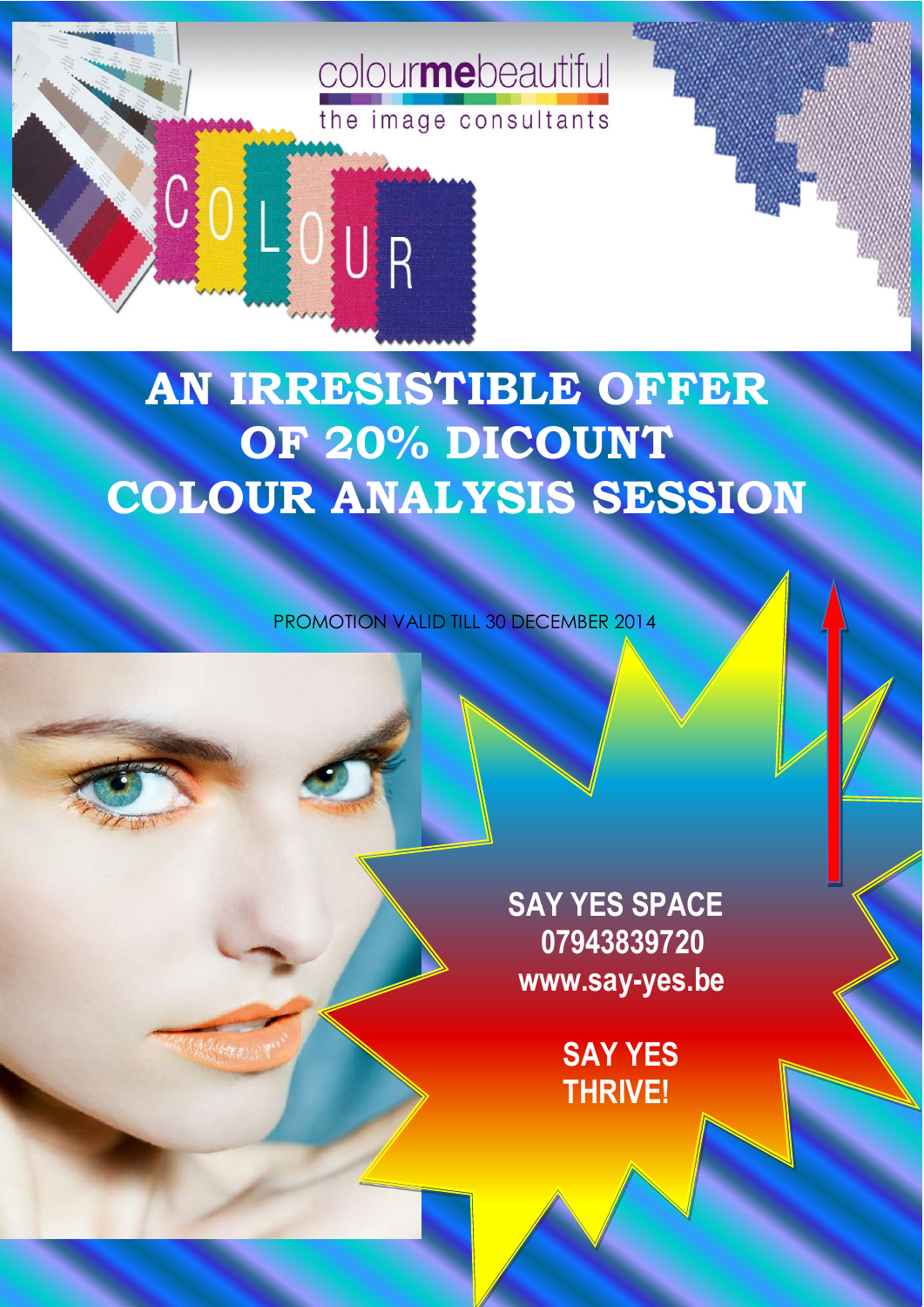## **WHY YOU SHOULD SAY YES TO THIS LIFE-TRANSFORMING OFFER?**



**Do the colours of your clothes work for or against you? Have you ever looked in the mirror and felt dull? Do you want to wear more colours but are not sure about which ones suit you or how to wear them? Or do you open your wardrobe and think,**

**"I HAVEN'T GOT A THING TO WEAR"?**



#### **DO ANY OF THESE SOUND FAMILIAR? If so, read on…**



**One of the biggest advantages of colour analysis is that you wear the colours the colours do not wear you. This can help you look younger and healthier and feel more energised. With colour analysis, it is easier to shop for clothes because You know what colours suit YOU! You will own a more coordinated wardrobe: i.e., fewer clothes but more outfits. AND, AS A RESULT**



### **YOU WILL SAVE MONEY!**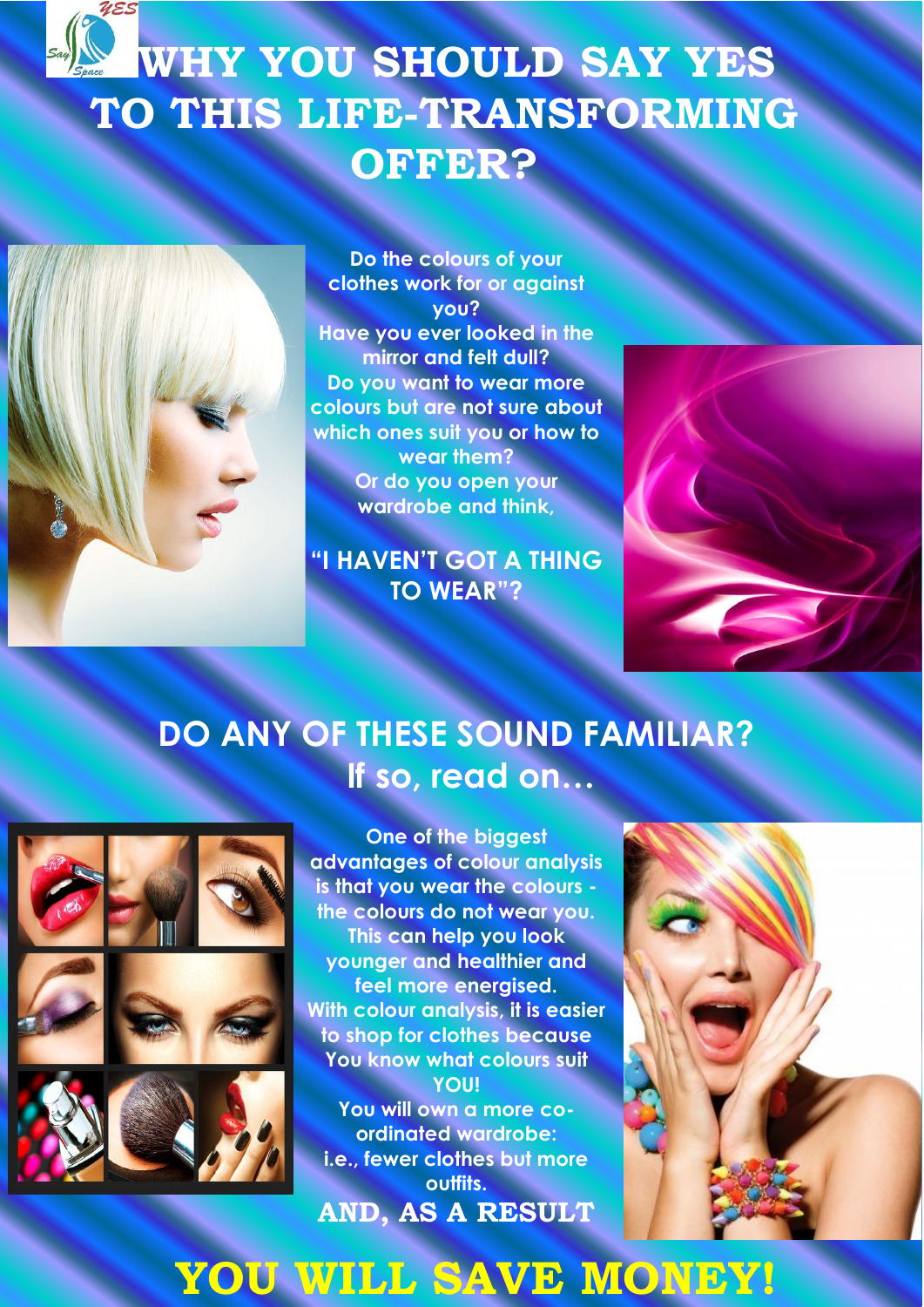# Cultivating a Sense of Self-Worth and Happiness **Through Holistic Image Consultancy**

**One of my Colour Me Beautiful Services is A Colour Analysis Session:**

**Colour Analysis reveals the colours that suit you best and provides you with the empowering knowledge and confidence necessary to make wise choices when choosing the colours of your wardrobe:**

- **E** Discover how your natural colouring is complimented by some colours and **obscured by others.**
- **Learn about your dominant colouring and how to match clothing colours, accessories and make-up to harmonise with it.**
- **Find the colours and clothes that communicate your image clearly and eloquently to others.**
- **Understand how to make the most of your existing wardrobe and introduce subtle changes to it through imaginative use of make-up, accessories and creative combinations of clothing.**
- **Gain insights into the power of make-up to project your personality and the art of using it to refine and enhance your image.**

#### **'Say Yes' to a brighter life with my Colour Analysis Consultation!**

s<br>d: **SESSION ESSENTIALS AFTER 20% DISCOUNT: Price: £90 Includes a 42-colour swatch wallet, worth £45 To use as a guide when shopping. Duration: 1.50 hours. PROMOTION VALID TILL 30 DECEMBER 2014**

**HOLISTIC IMAGE CONSULTANT BARBARA CHABIOR MA**

I am looking forward to working with you by contributing to your

Self-Worth and Wellbeing.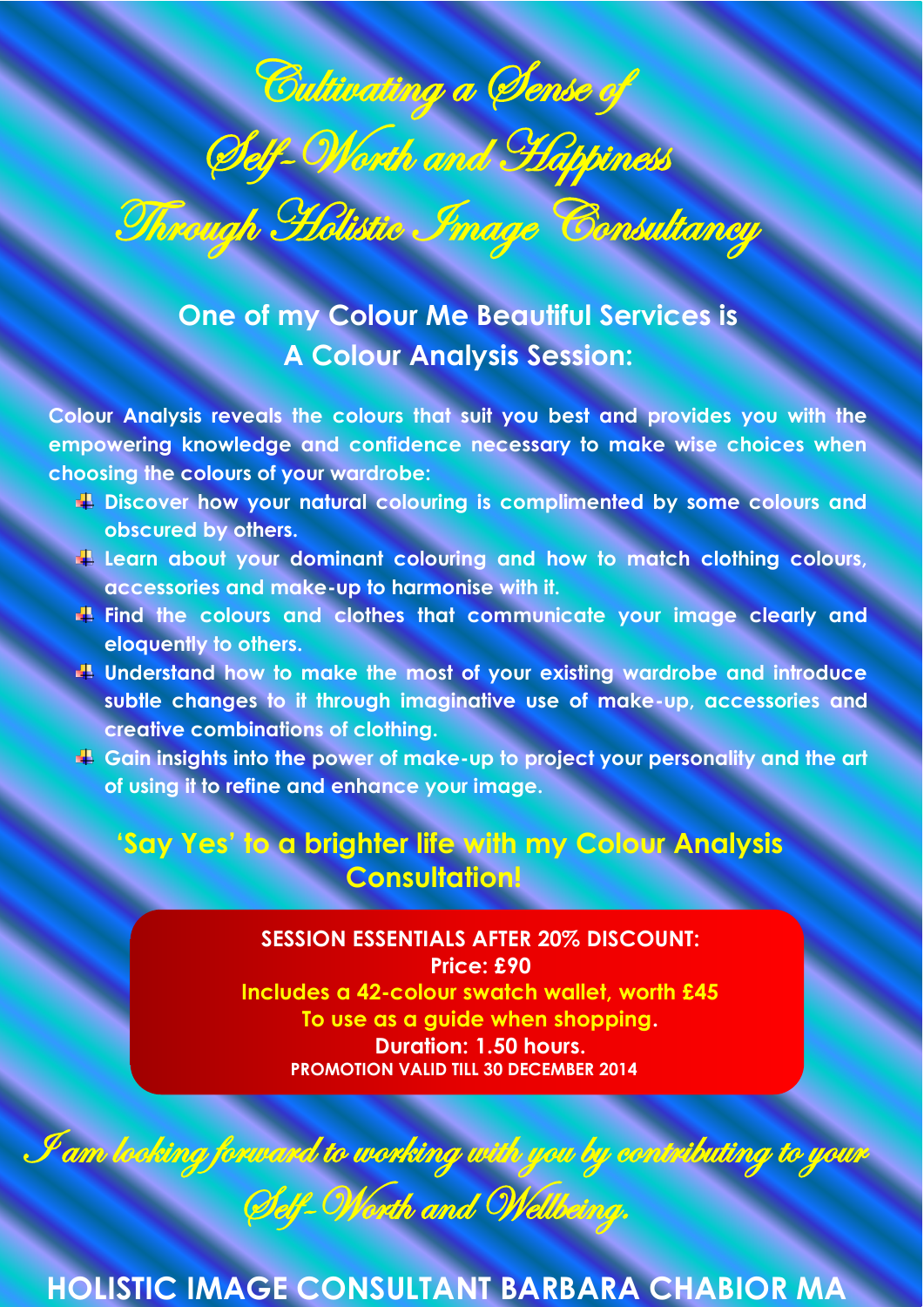